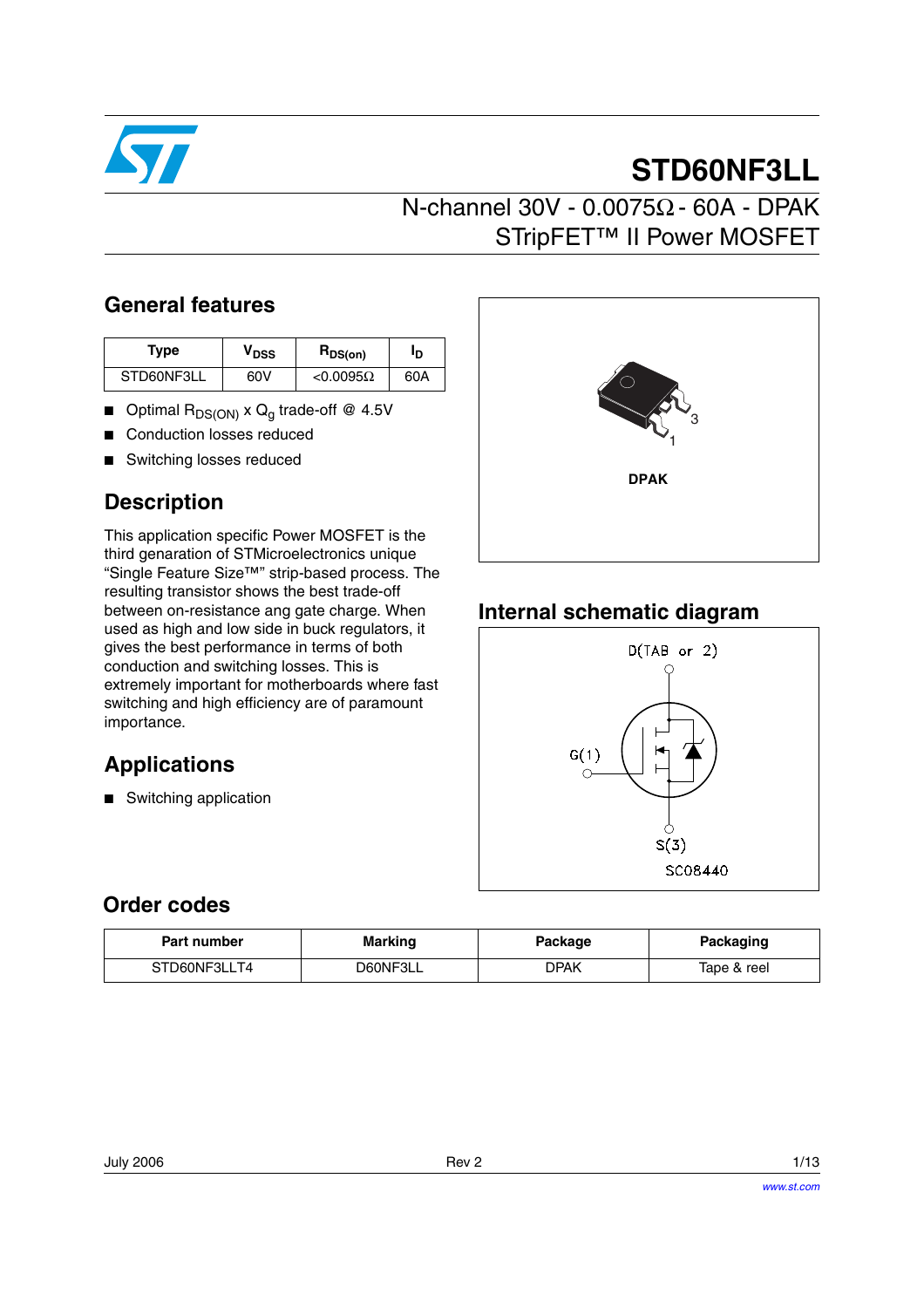# **Contents**

| $1 \quad \blacksquare$  |  |
|-------------------------|--|
| 2 <sup>1</sup>          |  |
|                         |  |
| $\overline{\mathbf{3}}$ |  |
| $\overline{\mathbf{4}}$ |  |
| 5                       |  |
| $6\phantom{1}6$         |  |

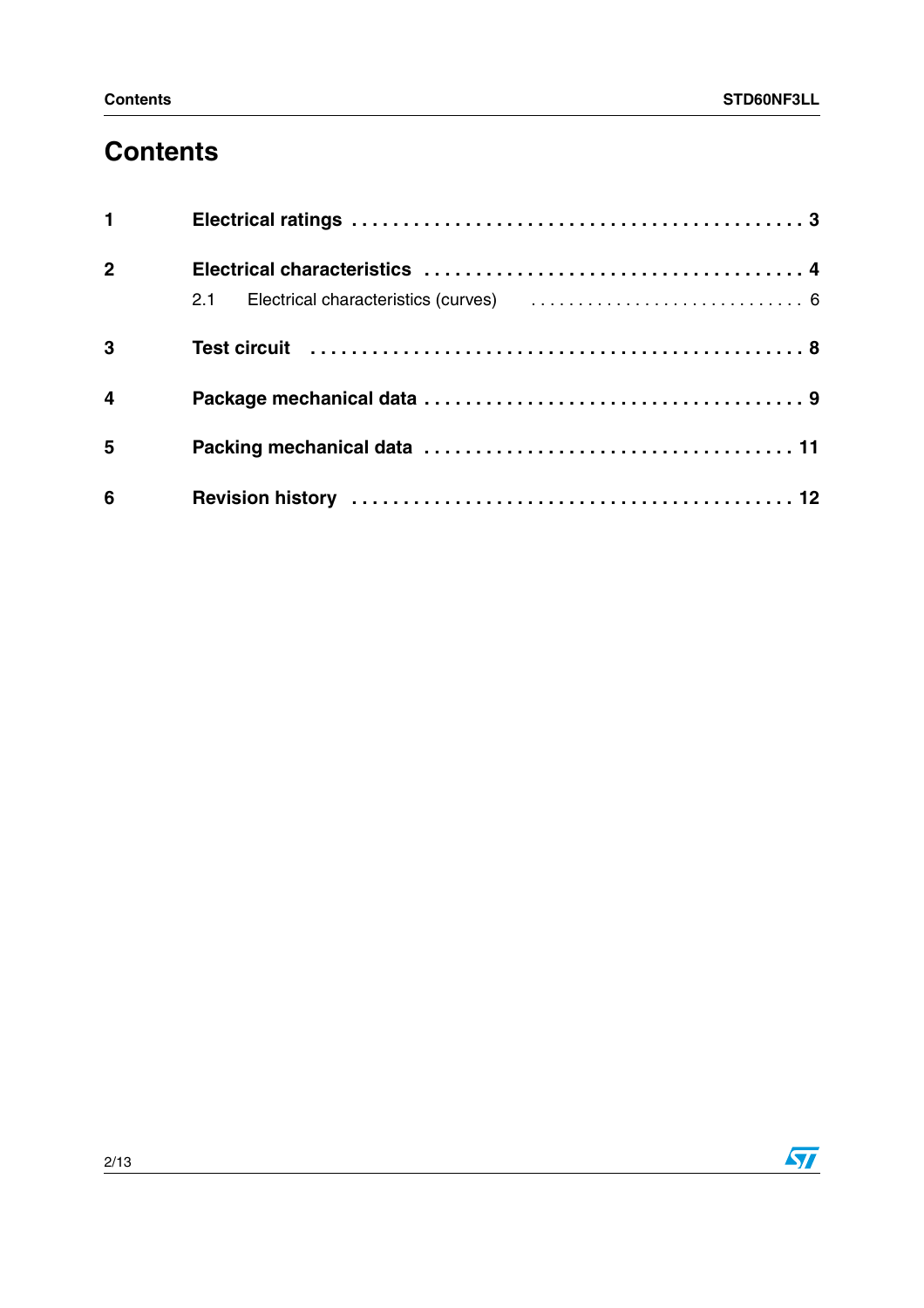# <span id="page-2-0"></span>**1 Electrical ratings**

| Absolute maximum ratings | Table 1. |  |  |  |
|--------------------------|----------|--|--|--|
|--------------------------|----------|--|--|--|

| Symbol                         | <b>Parameter</b>                                    | Value      | Unit               |
|--------------------------------|-----------------------------------------------------|------------|--------------------|
| $V_{DS}$                       | Drain-source voltage ( $V_{GS} = 0$ )               | 30         | v                  |
| $V_{DGR}$                      | Drain-gate voltage ( $R_{GS}$ = 20 k $\Omega$ )     | 30         | v                  |
| $V_{GS}$                       | Gate-source voltage                                 | ±16        | v                  |
| I <sub>D</sub>                 | Drain current (continuous) at $T_C = 25^{\circ}C$   | 60         | A                  |
| $I_{\text{D}}$                 | Drain current (continuous) at $T_c = 100^{\circ}$ C | 43         | A                  |
| I <sub>DM</sub> <sup>(1)</sup> | Drain current (pulsed)                              | 240        | A                  |
| $P_{\text{tot}}$               | Total dissipation at $T_C = 25^{\circ}C$            | 100        | w                  |
|                                | <b>Derating Factor</b>                              | 0.67       | $W$ <sup>o</sup> C |
| $E_{AS}^{(2)}$                 | Single pulse avalanche energy                       | 700        | mJ                 |
| $T_{\text{stg}}$               | Storage temperature                                 | -55 to 175 | °C                 |
| $T_i$                          | Max. operating junction temperature                 |            |                    |

1. Pulse width limited by safe operating area.

2. Starting Tj=25°C,  $I_D$ =30A,  $V_{DD}$ =27.5V

#### **Table 2. Thermal data**

| Rthi-case | Thermal resistance junction-case max           | 1.5 | $\degree$ C/W |
|-----------|------------------------------------------------|-----|---------------|
| Rthi-amb  | Thermal resistance junction-to ambient max     | 100 | $\degree$ C/W |
|           | Maximum lead temperature for soldering purpose | 300 | °C            |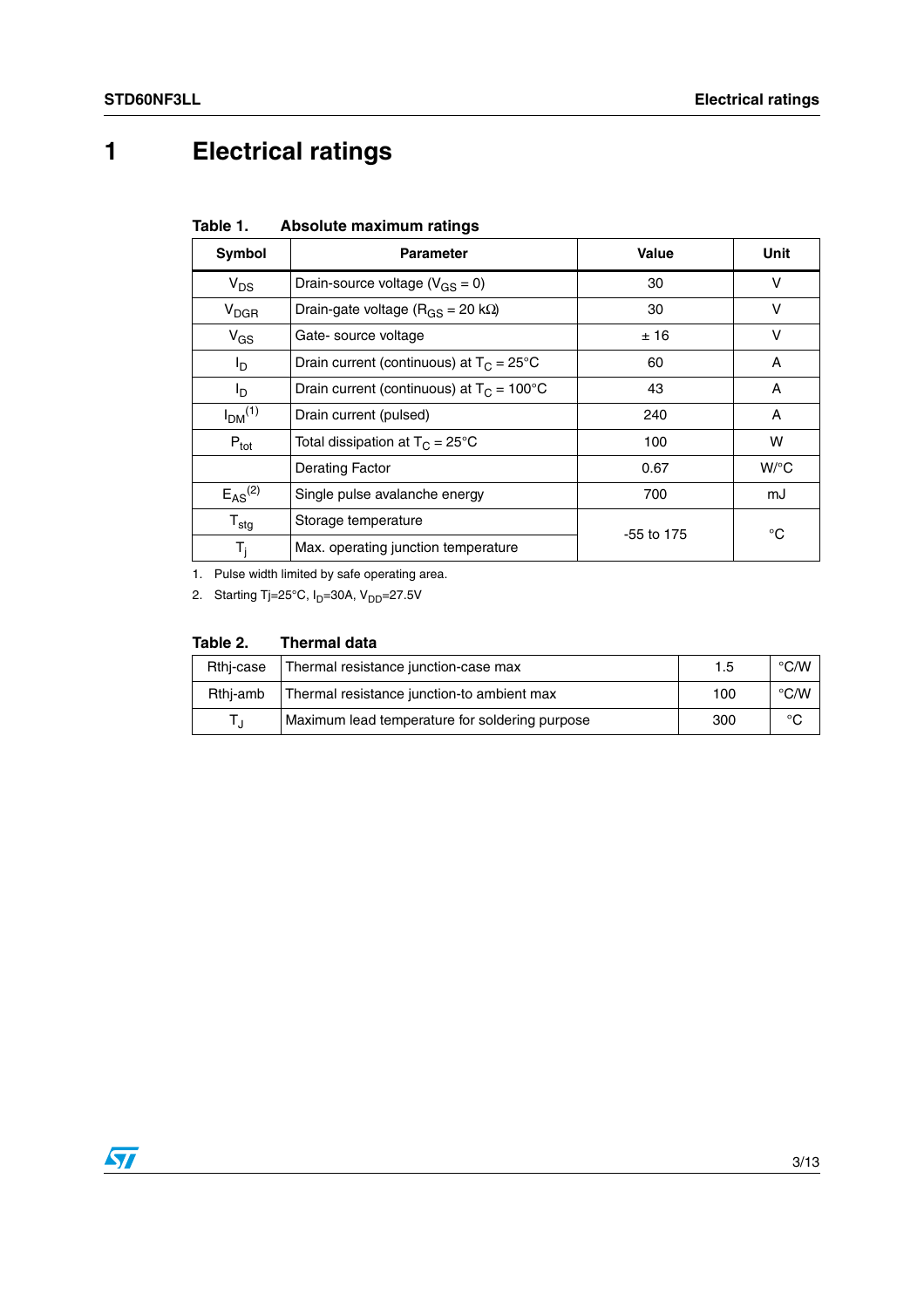# <span id="page-3-0"></span>**2 Electrical characteristics**

 $(T_{\text{CASE}} = 25^{\circ} \text{C}$  unless otherwise specified)

| Symbol                  | <b>Parameter</b>                                    | <b>Test conditions</b>                                                  | Min. | Typ.             | Max.             | Unit     |
|-------------------------|-----------------------------------------------------|-------------------------------------------------------------------------|------|------------------|------------------|----------|
| $V_{(BR)DSS}$           | Drain-source<br>breakdown voltage                   | $I_D = 250 \mu A$ , $V_{GS} = 0$                                        | 30   |                  |                  | $\vee$   |
| <b>I</b> <sub>DSS</sub> | Zero gate voltage<br>drain current ( $V_{GS} = 0$ ) | $V_{DS}$ = Max rating<br>$V_{DS}$ = Max rating,<br>$T_C = 125^{\circ}C$ |      |                  | 10               | μA<br>μA |
| <sup>I</sup> GSS        | Gate-body leakage<br>current ( $V_{DS} = 0$ )       | $V_{GS} = \pm 16V$                                                      |      |                  | ±100             | nA       |
| $V_{GS(th)}$            | Gate threshold voltage                              | $V_{DS} = V_{GS}$ , $I_D = 250 \mu A$                                   |      |                  |                  | v        |
| $R_{DS(on)}$            | Static drain-source on<br>resistance                | $V_{GS}$ = 10V, $I_D$ = 30A<br>$V_{GS} = 4.5V$ , $I_D = 30A$            |      | 0.0075<br>0.0085 | 0.0095<br>0.0105 | Ω<br>Ω   |

#### **Table 3. On/off states**

#### **Table 4. Dynamic**

| Symbol                                                          | <b>Parameter</b>                                                           | <b>Test conditions</b>                                                                               | Min. | Typ.                      | Max. | <b>Unit</b>          |
|-----------------------------------------------------------------|----------------------------------------------------------------------------|------------------------------------------------------------------------------------------------------|------|---------------------------|------|----------------------|
| $g_{\text{fs}}^{(1)}$                                           | Forward<br>transconductance                                                | $V_{DS}$ = 15V, $I_D$ = 30A                                                                          |      | 30                        |      | S                    |
| $C_{\text{iss}}$<br>$C_{\rm oss}$<br>C <sub>rss</sub>           | Input capacitance<br>Output capacitance<br>Reverse transfer<br>capacitance | $V_{DS}$ = 25V, f = 1MHz,<br>$V_{GS} = 0$                                                            |      | 2210<br>635<br>138        |      | рF<br>рF<br>рF       |
| $t_{d(on)}$<br>$t_{r}$<br>$t_{d(\text{off})}$<br>t <sub>f</sub> | Turn-on delay time<br>Rise time<br>Turn-off delay time<br>Fall time        | $V_{DD} = 15V, I_D = 30A$<br>$R_G = 4.7 \Omega V_{GS} = 4.5 V$<br>(see Figure 12)                    |      | 22<br>130<br>36.5<br>36.5 |      | ns<br>ns<br>ns<br>ns |
| $Q_{q}$<br>$Q_{gs}$<br>$Q_{gd}$                                 | Total gate charge<br>Gate-source charge<br>Gate-drain charge               | $V_{DD} = 24V$ , $I_D = 60A$ ,<br>$V_{GS} = 4.5V$ , R <sub>G</sub> = 4.7 $\Omega$<br>(see Figure 13) |      | 30<br>9<br>12.5           | 40   | пC<br>пC<br>nС       |

1. Pulsed: Pulse duration =  $300 \,\mu s$ , duty cycle 1.5 %.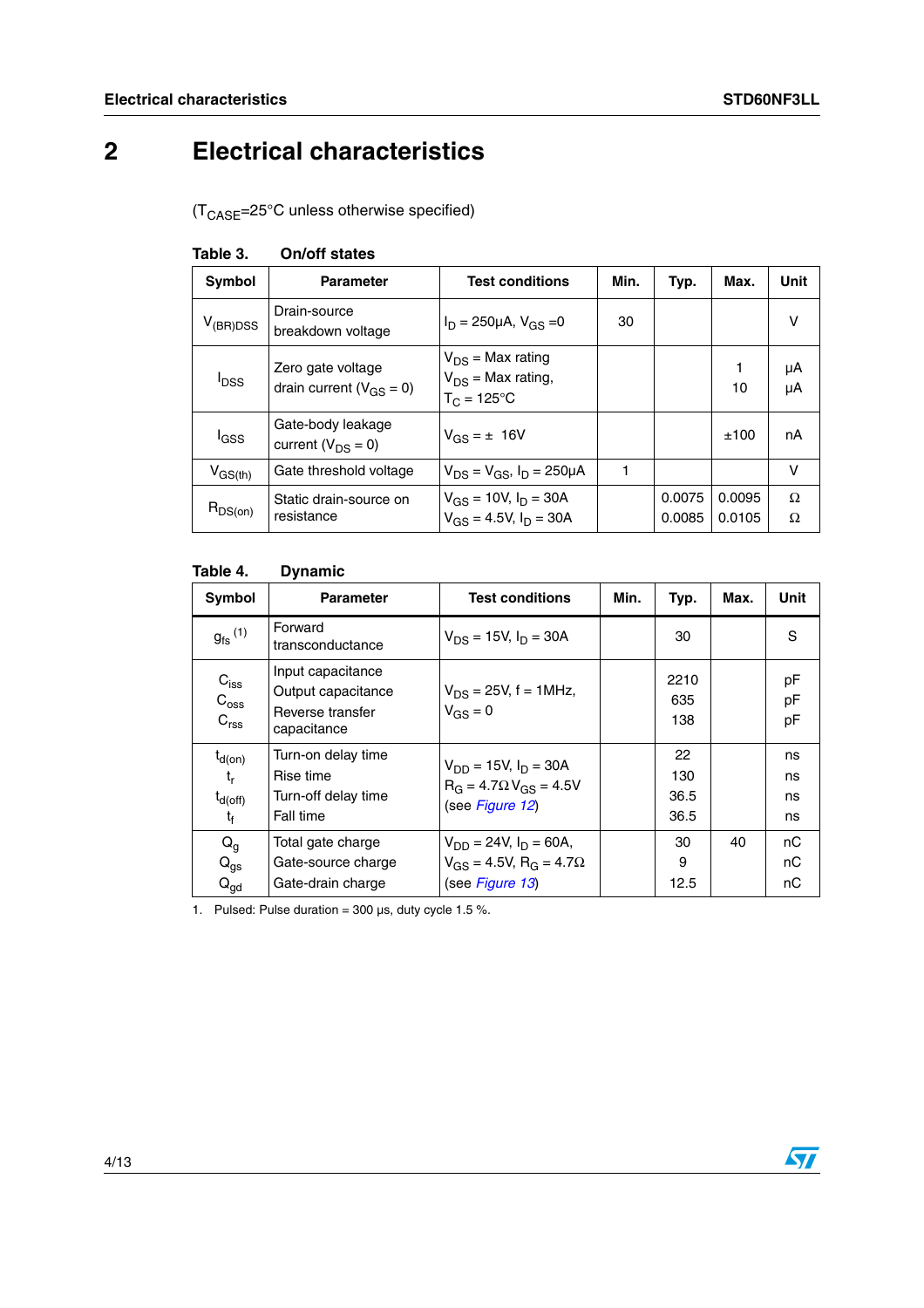| Symbol                             | <b>Parameter</b>                                                             | <b>Test conditions</b>                                                                          | Min. | Typ.             | Max.      | Unit          |
|------------------------------------|------------------------------------------------------------------------------|-------------------------------------------------------------------------------------------------|------|------------------|-----------|---------------|
| $I_{SDM}^{I_{SD}}$                 | Source-drain current<br>Source-drain current<br>(pulsed)                     |                                                                                                 |      |                  | 60<br>240 | A<br>A        |
| $V_{SD}$ <sup>(2)</sup>            | Forward on voltage                                                           | $I_{SD} = 60A$ , $V_{GS} = 0$                                                                   |      |                  | 1.2       | v             |
| $t_{rr}$<br>$Q_{rr}$<br><b>RRM</b> | Reverse recovery time<br>Reverse recovery charge<br>Reverse recovery current | $I_{SD} = 60A$ , di/dt = 100A/µs,<br>$V_{DD} = 15V$ , T <sub>i</sub> = 150°C<br>(see Figure 14) |      | 65<br>105<br>3.4 |           | ns<br>nC<br>Α |

**Table 5. Source drain diode**

1. Pulse width limited by safe operating area.

2. Pulsed: Pulse duration =  $300 \,\mu s$ , duty cycle 1.5 %

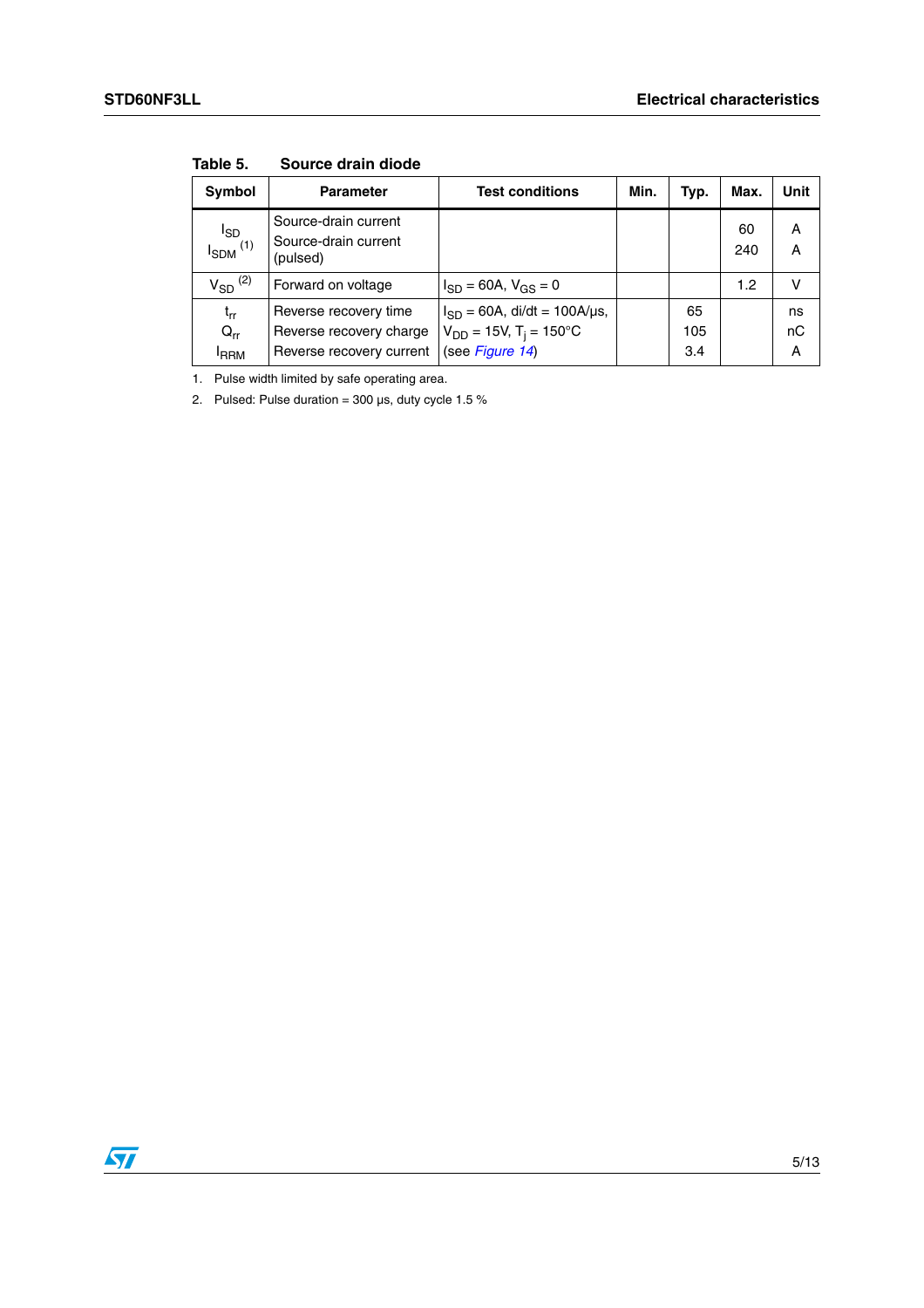### <span id="page-5-0"></span>**2.1 Electrical characteristics (curves)**



















**Figure 5. Transconductance Figure 6. Static drain-source on resistance**



 $\sqrt{27}$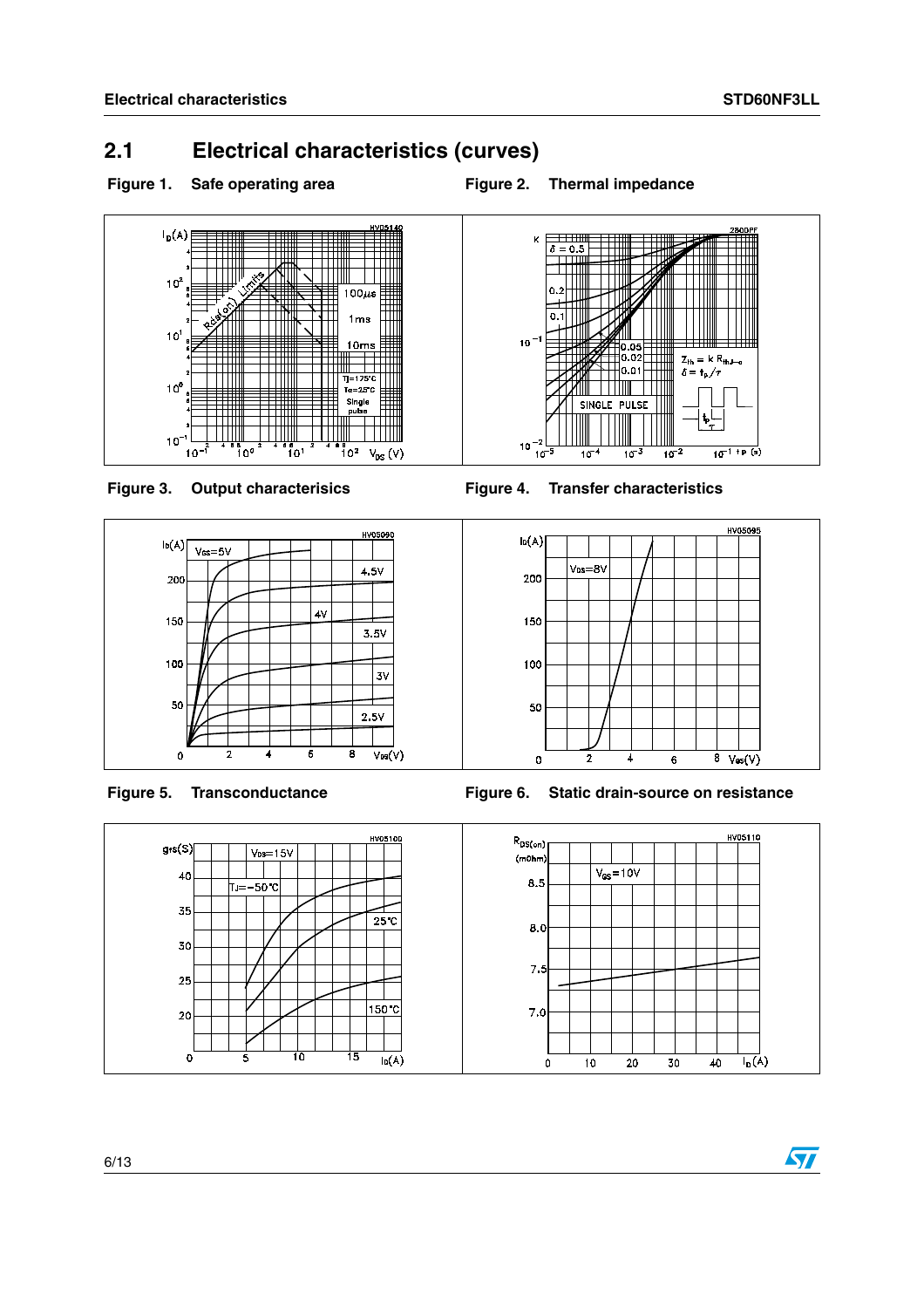### **Figure 7. Gate charge vs gate-source voltage Figure 8. Capacitance variations**



**Figure 9. Normalized gate threshold voltage vs temperature**



**Figure 10. Normalized on resistance vs temperature**



**Figure 11. Source-drain diode forward characteristics**





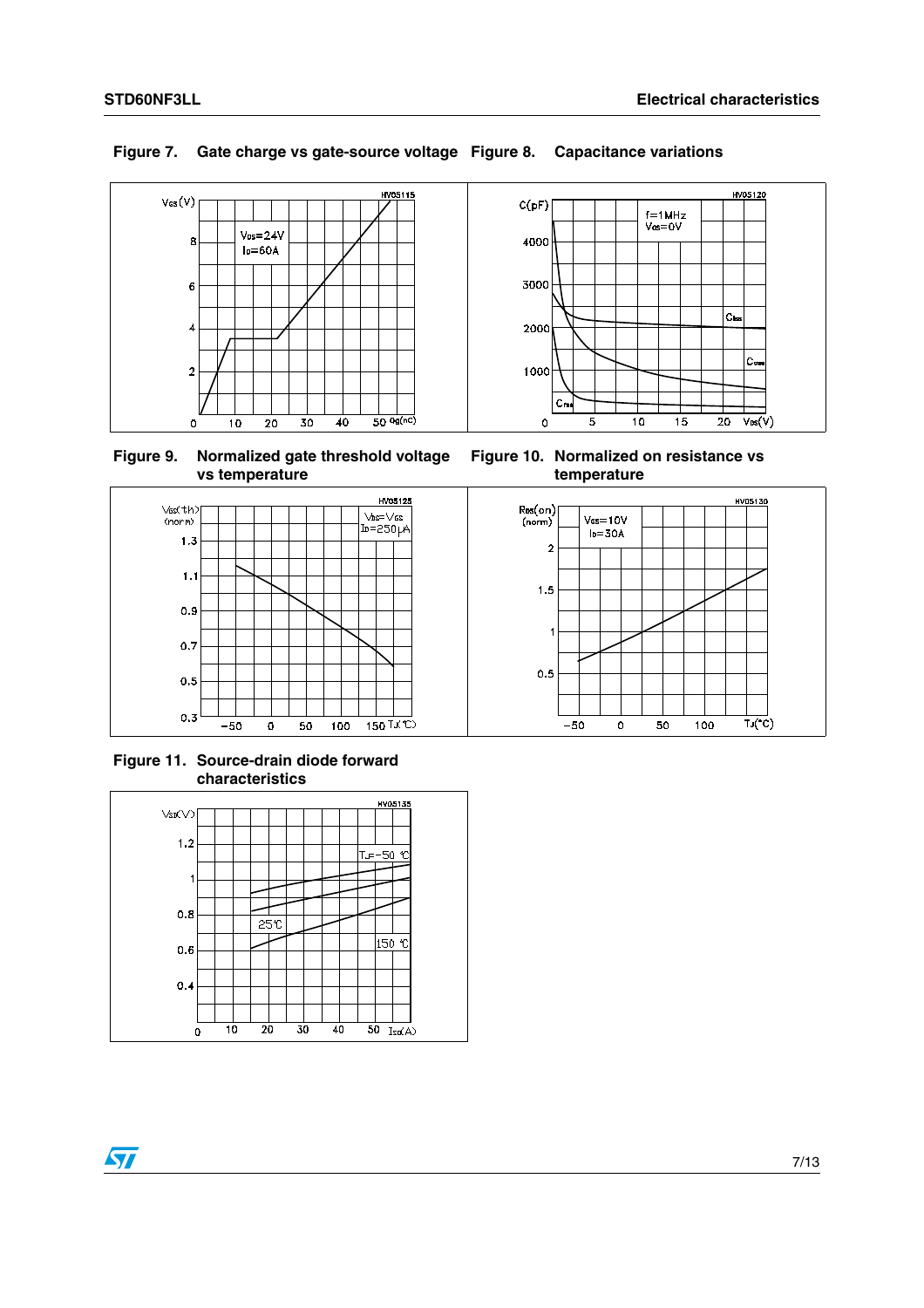# <span id="page-7-0"></span>**3 Test circuit**

<span id="page-7-1"></span>**Figure 12. Switching times test circuit for resistive load**



<span id="page-7-3"></span>**Figure 14. Test circuit for inductive load switching and diode recovery times**



**Figure 16. Unclamped inductive waveform Figure 17. Switching time waveform**



<span id="page-7-2"></span>**Figure 13. Gate charge test circuit**

**Figure 15. Unclamped Inductive load test circuit**



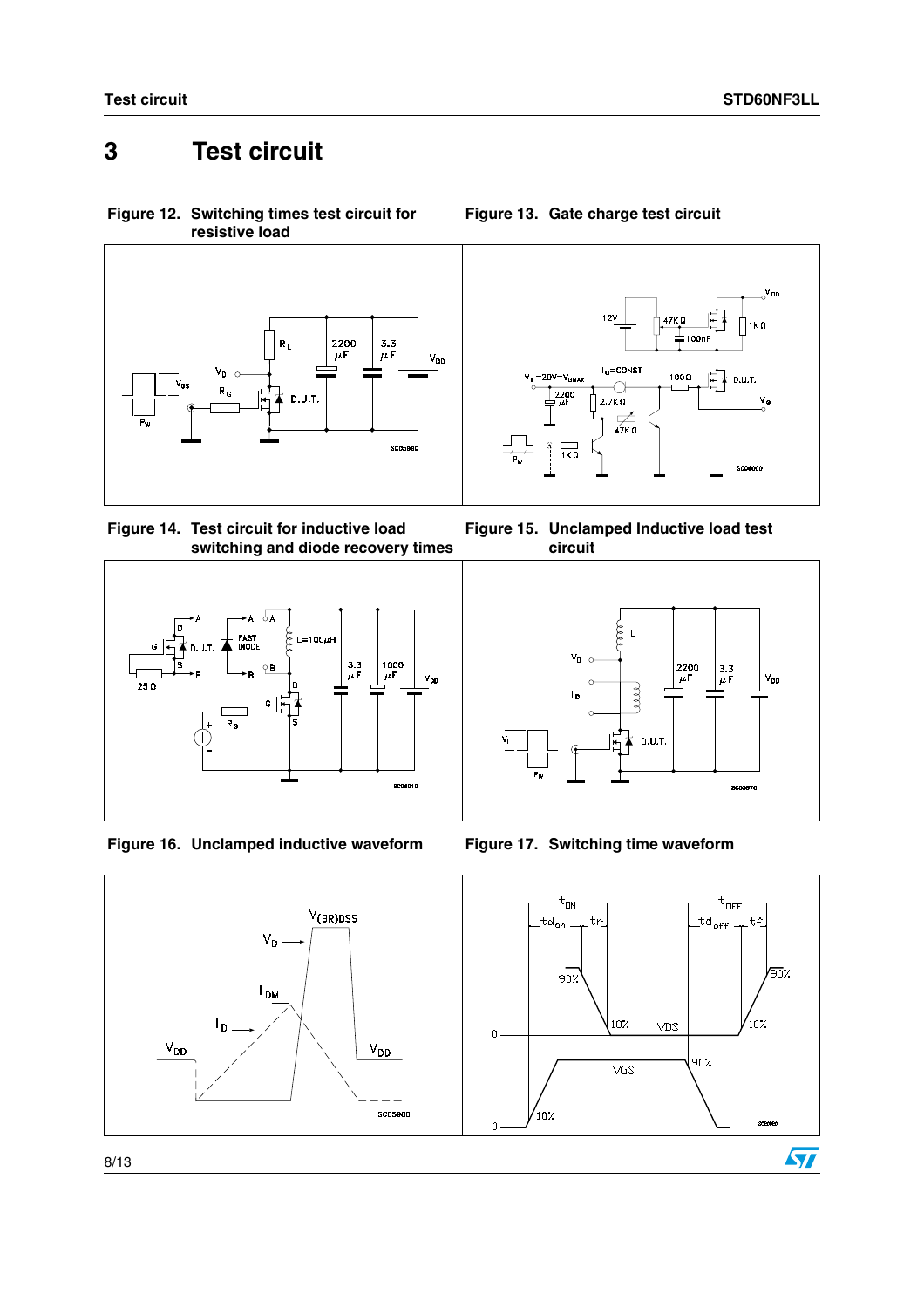# <span id="page-8-0"></span>**4 Package mechanical data**

In order to meet environmental requirements, ST offers these devices in ECOPACK® packages. These packages have a Lead-free second level interconnect . The category of second level interconnect is marked on the package and on the inner box label, in compliance with JEDEC Standard JESD97. The maximum ratings related to soldering conditions are also marked on the inner box label. ECOPACK is an ST trademark. ECOPACK specifications are available at: www.st.com

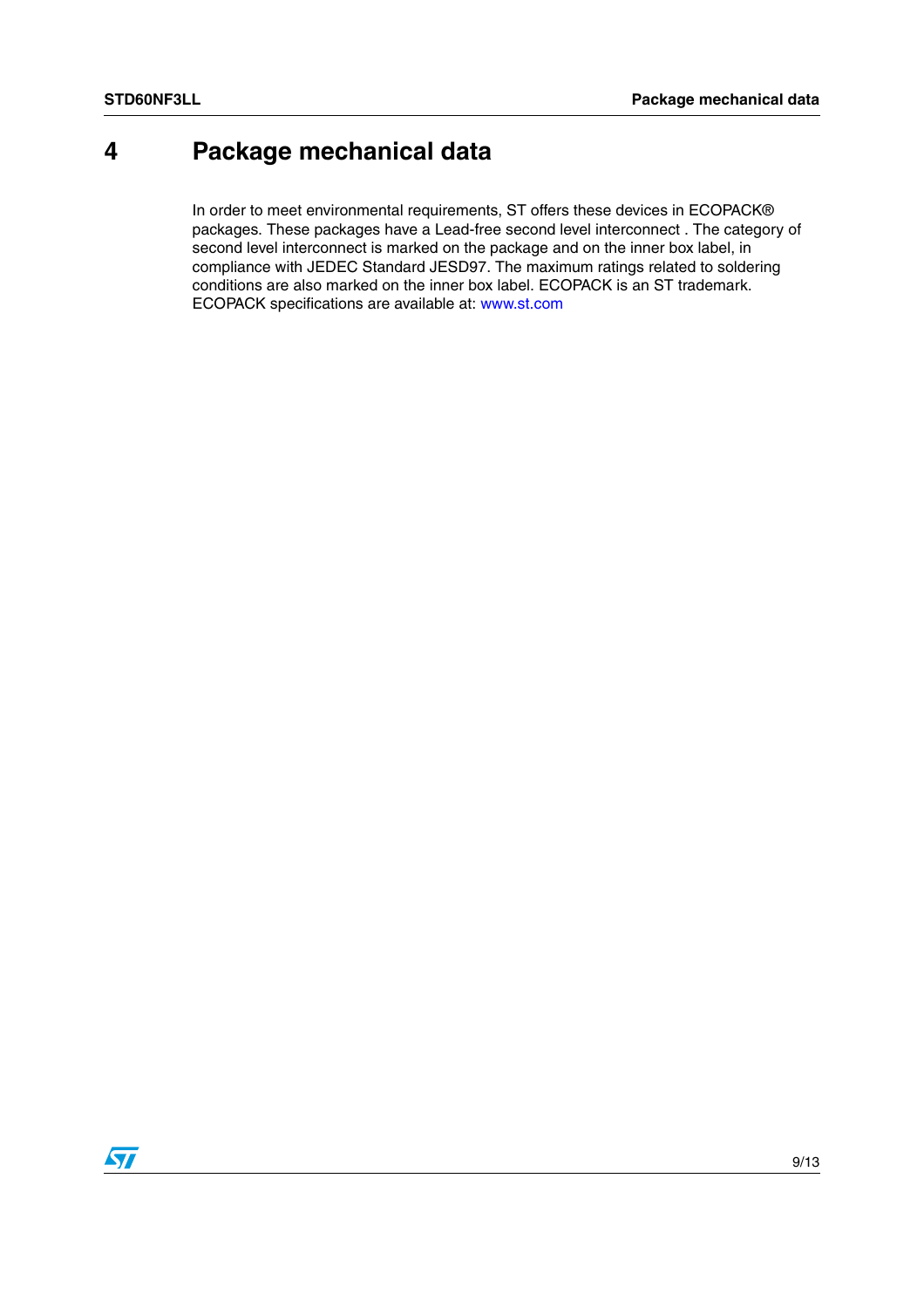$\overline{\phantom{a}}$ 

| DIM.           |              | mm.        |              |       | inch  |       |
|----------------|--------------|------------|--------------|-------|-------|-------|
|                | MIN.         | <b>TYP</b> | MAX.         | MIN.  | TYP.  | MAX.  |
| A              | 2.2          |            | 2.4          | 0.086 |       | 0.094 |
| A1             | 0.9          |            | 1.1          | 0.035 |       | 0.043 |
| A <sub>2</sub> | 0.03         |            | 0.23         | 0.001 |       | 0.009 |
| B              | 0.64         |            | 0.9          | 0.025 |       | 0.035 |
| b <sub>4</sub> | 5.2          |            | 5.4          | 0.204 |       | 0.212 |
| C              | 0.45         |            | 0.6          | 0.017 |       | 0.023 |
| C <sub>2</sub> | 0.48         |            | 0.6          | 0.019 |       | 0.023 |
| D              | 6            |            | 6.2          | 0.236 |       | 0.244 |
| D <sub>1</sub> |              | 5.1        |              |       | 0.200 |       |
| Ε              | 6.4          |            | 6.6          | 0.252 |       | 0.260 |
| E1             |              | 4.7        |              |       | 0.185 |       |
| e              |              | 2.28       |              |       | 0.090 |       |
| e1             | 4.4          |            | 4.6          | 0.173 |       | 0.181 |
| Н              | 9.35         |            | 10.1         | 0.368 |       | 0.397 |
| L              | $\mathbf{1}$ |            |              | 0.039 |       |       |
| (L1)           |              | 2.8        |              |       | 0.110 |       |
| L2             |              | 0.8        |              |       | 0.031 |       |
| L4             | 0.6          |            | $\mathbf{1}$ | 0.023 |       | 0.039 |



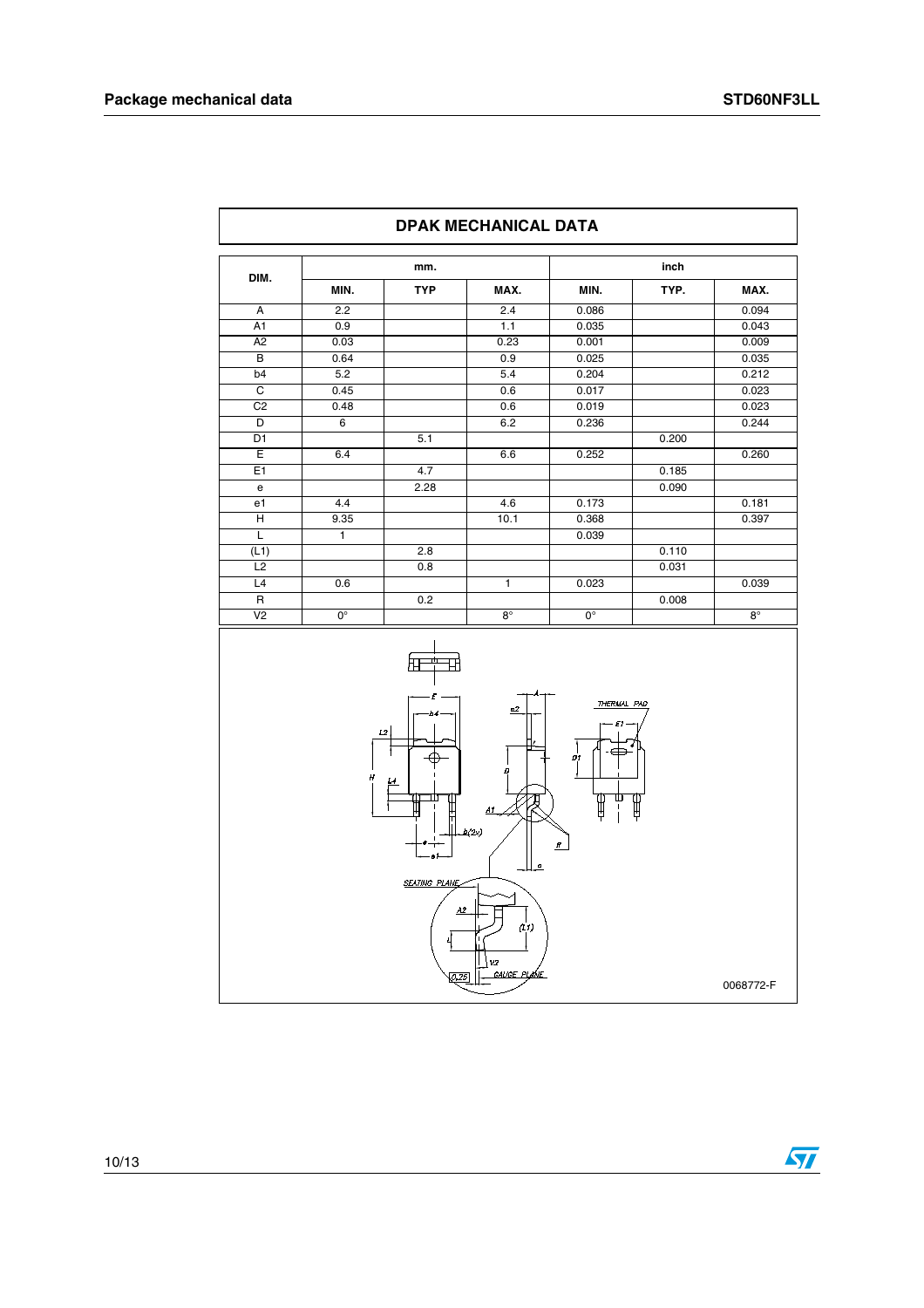# <span id="page-10-0"></span>**5 Packing mechanical data**

### **DPAK FOOTPRINT**





#### **TAPE AND REEL SHIPMENT**

 $\sqrt{2}$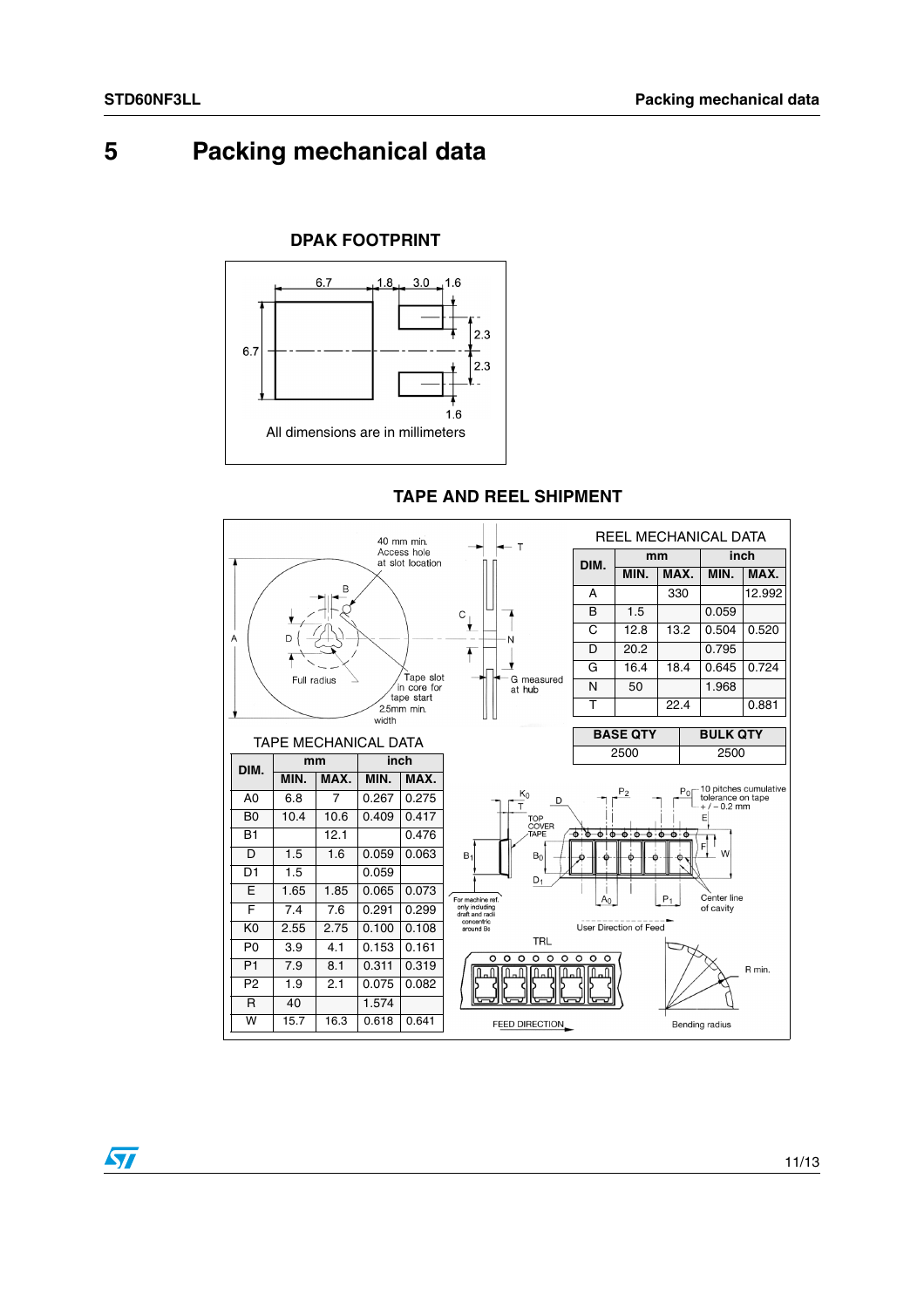# <span id="page-11-0"></span>**6 Revision history**

| Table 6. | <b>Revision history</b> |  |
|----------|-------------------------|--|
|----------|-------------------------|--|

| Date        | <b>Revision</b> | <b>Changes</b>                  |
|-------------|-----------------|---------------------------------|
| 09-Sep-2004 | 4               | Preliminary version             |
| 19-Jul-2006 | ა               | New template, no content change |